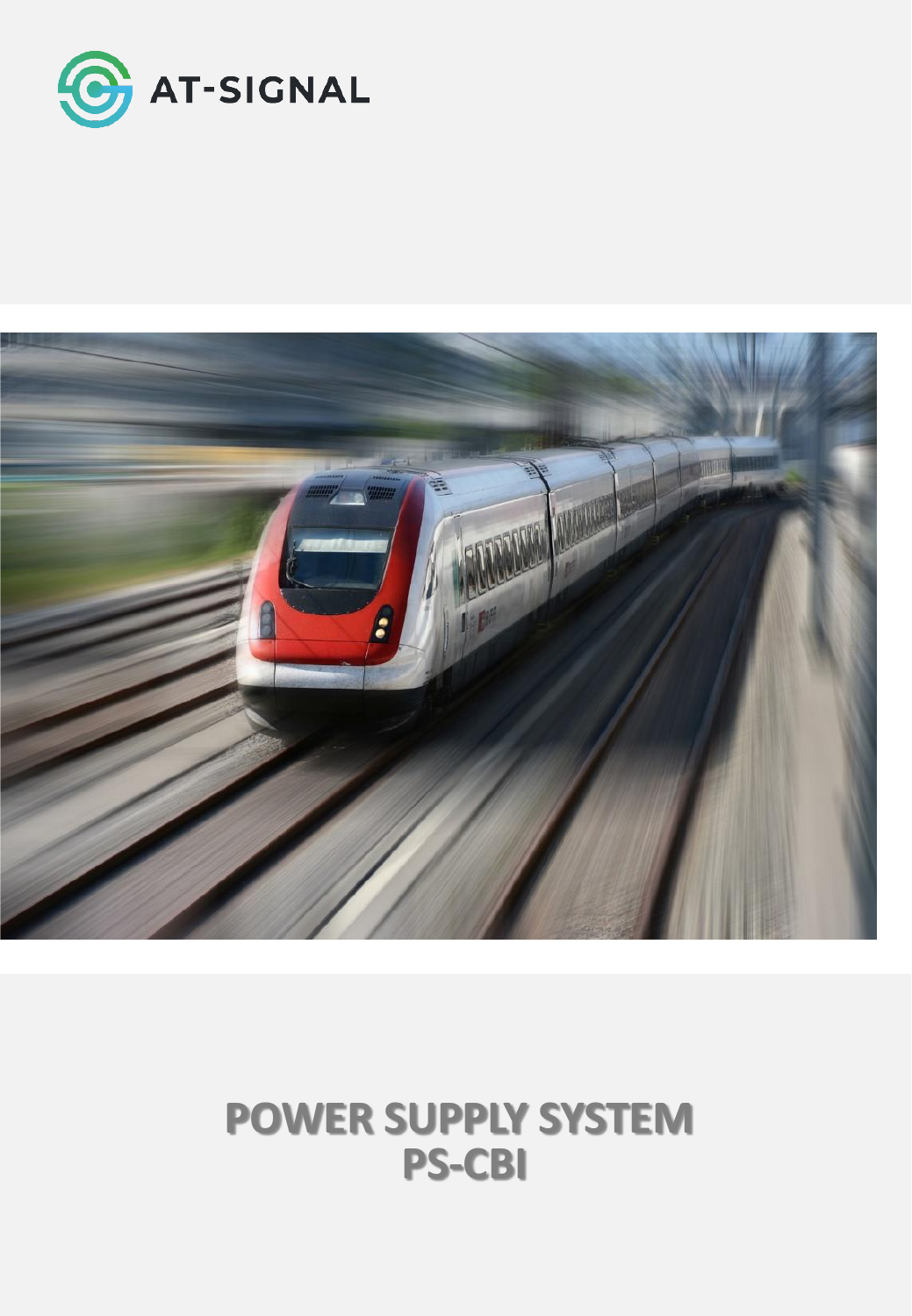

## **POWER SUPPLY SYSTEM PS-CBI**

Power supply system PS-CBI is implemented for power supply of electric interlocking on railway stations and open lines with autonomous and electric traction of trains. The system provides uninterrupted power supply for electrical (computer-based) interlocking.

Power supply system is located in the premises of the capital buildings and transportable modules.

### **Main advantages of PS-CBI:**

- $\checkmark$  Simple design for each delivery object
- $\checkmark$  Modular design of components
- ✓ Computer-based diagnostic system

✓ Multi-stage overvoltage and interference protection system

 $\checkmark$  Reliability and quick recovery time



# **PS-CBI includes the following functional components:**

- $\checkmark$  Input-switching panel
- Automatic switching and reserve panel
- Isolation transformer
- $\checkmark$  Power distribution panel
- $\checkmark$  Uninterruptible power supply cabinet
- ✓ Battery cabinet
- $\checkmark$  Remote power off panel

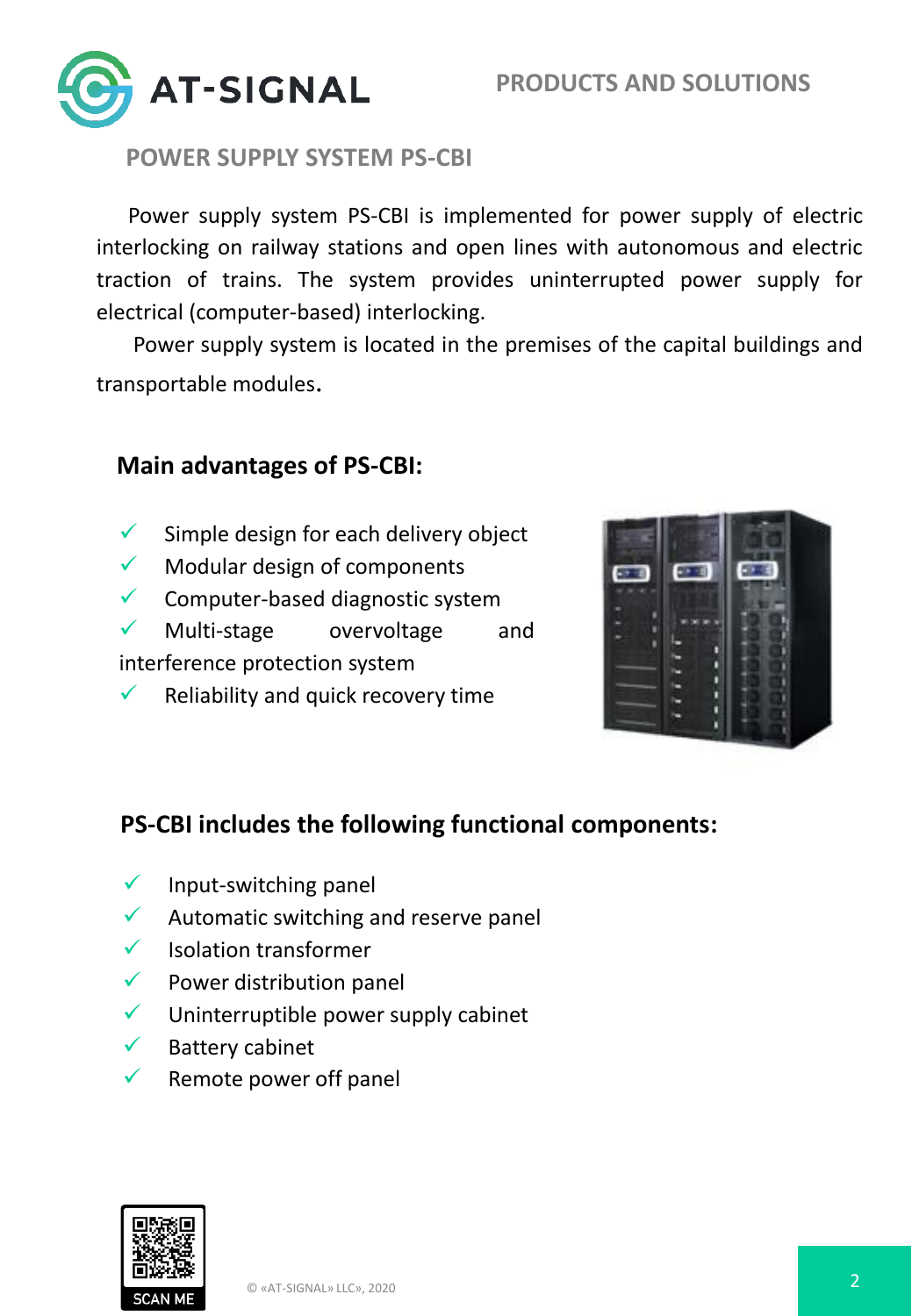

**POWER SUPPLY SYSTEM PS-CBI**

## **Functions:**

 $\checkmark$  connection and power supply from three-phase AC feeders

 $\checkmark$  automatic switching from one feeder to another in case of mismatch in the parameters

 $\checkmark$  power supply redundancy by means of the uninterruptible power supply cabinet in case of parameter mismatch for both feeders

 $\checkmark$  switching on the feeder when the phase voltage increase to the normalized Uf value

 $\checkmark$  two modes of work for switching on feeders with the ability to switch to the mode of dominance of the first feeder and the mode of equivalent feeders

- $\checkmark$  manual switching from one feeder to another
- disconnection of feeders for repair and maintenance
- $\checkmark$  overvoltage protection
- $\checkmark$  monitoring the status of feeders power
- $\checkmark$  monitoring of the power supply circuits
- $\checkmark$  signaling of circuit breakers and protection mode
- measurement of voltage and current





measurement of electricity consumption of power supply feeders

 $\checkmark$  control of the correct phase rotation of the power supply feeders

supply of 24 V DC

✓ switching power modes of traffic lights (day/night)

power supply redundancy for all types of loads from 2h and more

 $\checkmark$  transmission of diagnostic information to the automated workplace via a standard digital interface